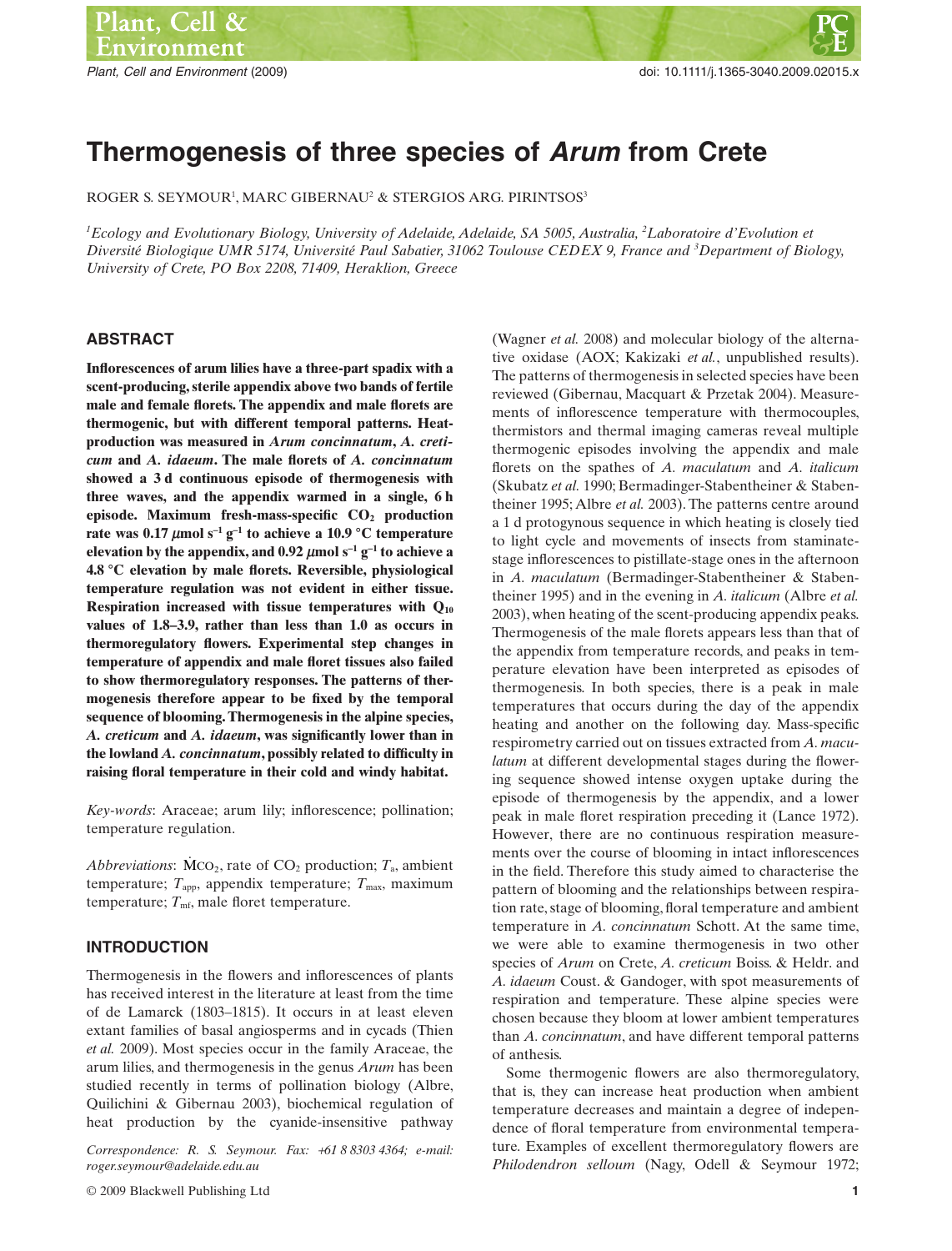Seymour 1999), *Symplocarpus foetidus* (Knutson 1974; Seymour 2004) and *Nelumbo nucifera* (Seymour & Schultze-Motel 1998). Temperature regulation has been implied to exist in intact *A. maculatum* by some independence of appendix temperature from ambient temperature, and a model for thermoregulation has been derived from the effects of temperature on respiration of isolated mitochondria (Wagner *et al.* 2008). It is proposed that temperature regulation by *A. maculatum* occurs by an interaction between the AOX protein concentration, and inherent temperature profiles for the activities of AOX and dehydrogenases earlier in the respiratory pathway. The model potentially explains the respiratory behaviour in all thermoregulatory species and represents a breakthrough hypothesis that needs to be tested. Our study, which was carried out before the appearance of the Wagner *et al.* model, nevertheless bears on the question of temperature regulation in *Arum*. We carried out experimental tests to determine whether *A. concinnatum* tissues can increase respiration with decreasing tissue temperature, which is a requirement for reversible temperature regulation. The stimulus for these tests was that earlier studies showed that the appendices of the dragon lily, *Dracunculus vulgaris*, and the dead horse arum, *Helicodiceros muscivorus*, are not thermoregulatory (Seymour & Schultze-Motel 1999; Seymour, Gibernau & Ito 2003a). Although male florets of the dead horse arum exhibit some independence from ambient temperature, the pattern is 'pseudothermoregulatory', because heat production depends on time of day, rather than ambient temperature. There are no experimental tests of thermoregulatory ability in any *Arum* species.

## **MATERIALS AND METHODS**

#### **Field measurements on** *A. concinnatum*

*Arum concinnatum* was studied during April and May, 2007 and 2008 in Crete, about 2 km South of Panormos (35°23′53″N, 24°41′56″E). The plants grew in an olive orchard, around the bases of the trees. The site was chosen because of the large number of plants, which, according to the owner, resulted from occasional flooding of the land by an overflowing waterway during the winter. It was also noted that commercial fertilizer had been used in the orchard. Observations were made of the opening of the spathe, the condition of the inflorescence and the insect occupants.

Temperatures of the inflorescences were made with individual loggers (Hobo Temp S08-563-9000 equipped with 40 cm leads and H08-001-02 with short leads, [http://](http://www.onsetcomp.com) [www.onsetcomp.com\). T](http://www.onsetcomp.com)hermistors were placed into the male florets, appendix and air adjacent to the inflorescence. All loggers were suspended above the ground and covered with plastic wrap to protect from rain, and everything was shaded with a white plastic, open-ended tent. The state of the inflorescence was noted at least once daily. Temperatures of other inflorescences were taken opportunistically

with infrared (IR) thermometric imaging (TVS-500 thermal camera, Nippon Avionics, Tokyo, Japan).

Respiration of inflorescences was measured in the field with an open-flow system described earlier (Seymour & Schultze-Motel 1998; Seymour & Gibernau 2008). Briefly, each inflorescence was instrumented with thermocouples in locations described earlier, and then covered with a hood consisting of a 500 mL plastic bottle with the bottom cut off. The bottom was incompletely sealed to the plant with plastic cling wrap, leaving a small opening to admit air. Air was pumped through the hood at about  $250$  mL min<sup>-1</sup> into the respirometry chain, consisting of a water trap, pump (model Gilair 3, [http://www.sensidyne.com;](http://www.sensidyne.com) Sensidyne, Clearwater, FL, USA), pressure buffer, mass flow meter (Toptrak; [http://www.sierrainstruments.com;](http://www.sierrainstruments.com) Sierra Instruments, Monterey, CA, USA), selection manifold and O2-CO2 analyser (model 280; David Bishop, Warwickshire, UK). Because of the greater sensitivity and stability, only the IR  $CO<sub>2</sub>$  analyser was used. It was calibrated with  $CO<sub>2</sub>$ free air and a precision  $0.49\%$  CO<sub>2</sub> in N<sub>2</sub> mixture. The system had five independent channels, four for samples and the one for humidified reference air, and the selection manifold cycled through these at 6 min intervals, yielding data for each channel every 30 min. The outputs of the analyser, flowmeters and thermocouples were recorded every 2 min with a logger (Squirrel 1203, [http://www.](http://www) grant.co.uk).  $\dot{M}CO_2$  was calculated the equation:  $\dot{M}CO_2 = \dot{M}E(FCO_{2OUT} - FCO_{2IN})$  where  $\dot{M}E$  is the air flow rate and Fco<sub>2out</sub> and Fco<sub>2IN</sub> are the fractional CO<sub>2</sub> contents of the air flowing through the hood. Measurements were taken from whole inflorescences that were completely covered by the hood or separately from the appendix and the male florets. In the latter case, it was necessary to remove the spathe and cover the naked appendix with the hood, whereas a second respirometry channel sampled gas directly from the floral chamber through a tight-fitting hole in the side. Plastic wrap at the top of the floral chamber prevented mixing of the two air-streams. All inflorescences were protected from the sun with tents as described earlier.

After thermal and respiratory measurements, each inflorescence was cut and masses of the floral parts measured to 2 mg with a micro balance (model 1210,Tanita Corporation, Japan). The appendix and male florets were weighed both with and without the spongy stalk. In the latter case, the spadix was split lengthwise and the spongy tissue scraped out with a knife, leaving the thermogenic tissue.

#### **Field respiration of** *A. idaeum* **and** *A. creticum*

Spot measurements were made in the field during the flowering season in May 2008. The site was on the southern slope of Mt. Psiloritis at an altitude of about 1800 m, near the top of the unsealed road from Lochria (35°11′39″N, 24°47′38″E).

Flowers in the female phase were identified as freshly opened and without pollen. The male phase was identified as a turgid, but reflexed, spathe and pollen grains in the floral chamber.Temperatures of the air, the male florets and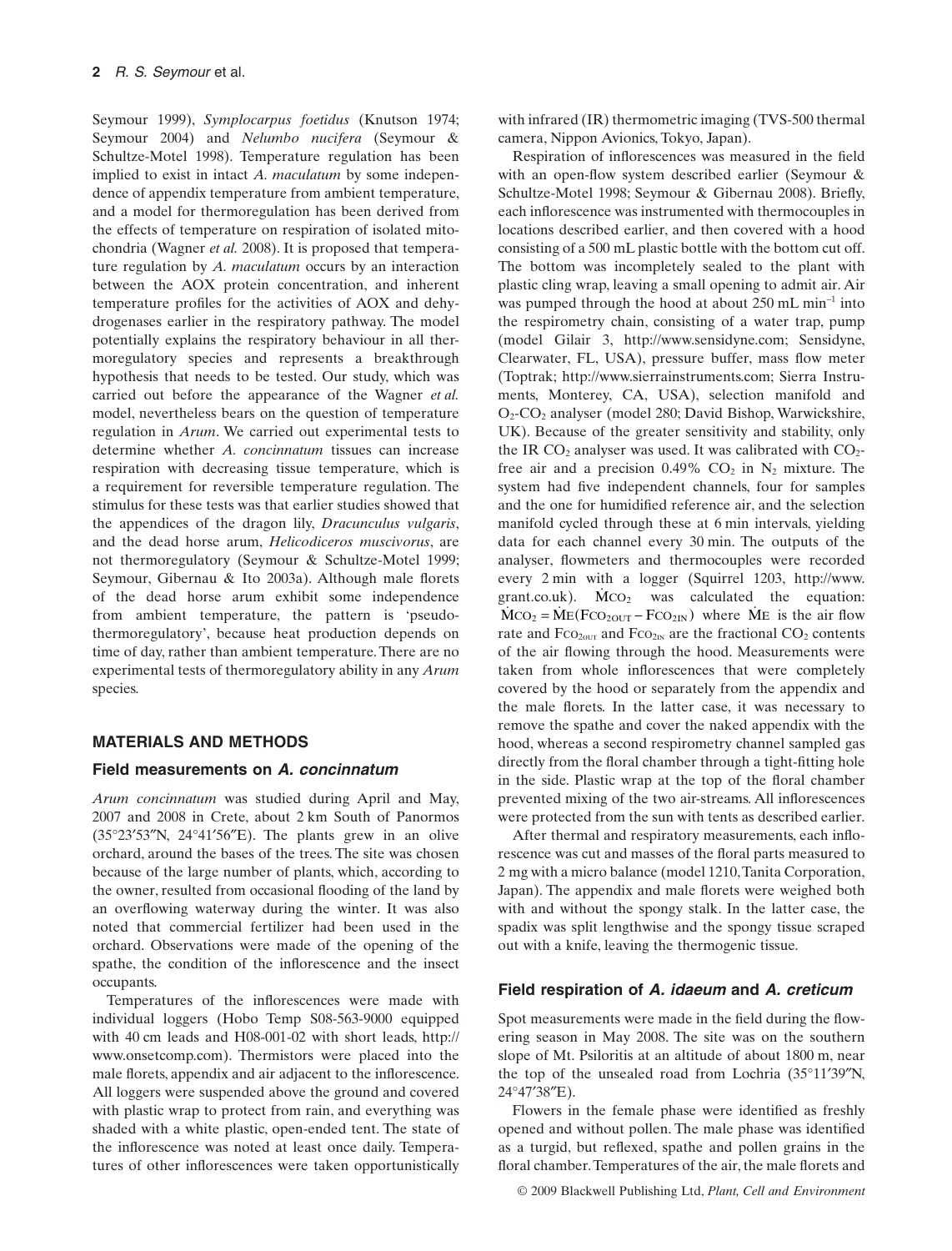centre appendix were measured *in situ* with a needle thermocouple and thermometer (model 52, [http://](http://www.fluke.com) [www.fluke.com;](http://www.fluke.com) Fluke, Everett, WA, USA). Each inflorescence was then cut and respiration measured within 12 min. *A. idaeum* was measured at an ambient temperature between 12 and 14 °C, and *A. creticum* was measured at 8–10 °C.The spadix, consisting of the appendix, male florets and female florets, was removed intact and placed in a tight plastic bag, which was the beginning of a similar respiratory train as described earlier, except that a more sensitive  $CO<sub>2</sub>$ analyser was used (LI-820, [http://www.licor.com;](http://www.licor.com) Li-Cor, Lincoln, NE, USA). After stabilization in about 4 min, the female florets were cut off and the appendix plus males measured. Finally, the males were removed and the appendix measured alone. Individual values for males and females were obtained by subtraction. This technique was used to reduce cutting and water loss.

#### **Effects of experimental temperatures**

It was discovered that tissues excised from the spadix of *A. concinnatum* would continue to heat for hours if they were cut with a wet blade and immediately set in a thin layer of water. Subsequently a series of respiration measurements were made from cut male florets and the tip of the appendix. The respirometry chamber consisted of an inverted 20 mL glass vial resting on a cloth over a polystyrene foam base. A polyvinylchloride (PVC) tube was passed through the foam and cloth into sample chamber to sample its air.A section of the spadix consisting of the male florets or the appendix tip was cut and impaled on a needle thermocouple pushed upward through the foam and the bottom of a  $14 \times 14 \times 5$ -mm-deep polyethylene box containing a little water. This thermocouple measured tissue temperature. A second thermocouple to measure ambient temperature was fixed to the vertical PVC tube. The result was a respirometry chamber with air entering under the lip of the vial and exiting into the respirometry setup as described earlier. However, the Li-Cor  $CO<sub>2</sub>$  analyser was used and sampling of each chamber lasted 2 min. Four such chambers were enclosed in a custom-made constant-temperature cabinet based on heating or cooling with a Peltier element as described earlier (Seymour 2004).The cabinet had an internal volume of ca. 600 mL, and the internal air was stirred with a  $40 \times 40$  mm CPU fan. The strength of the cabinet overwhelmed thermogenesis by the small samples of tissues, so cabinet temperature was largely imposed on the tissues. Once the CT cabinet was in place, air from outside of the building was pumped into it to provide a constant  $CO<sub>2</sub>$  level to be sucked into each respirometry chamber. Thus it was possible to measure both appendix and male tissues from two inflorescences simultaneously. The experiment consisted of recording floral responses to 5 °C or 10 °C step changes in cabinet temperature at approximately 3 h intervals over about 15 h. The step changes were either up or down, usually between multiples of 5 °C within the range of 10–30 °C (e.g., one run was 15, 25, 15, 20, 15 °C; another is illustrated in Fig. 8).

# **RESULTS**

## **Field measurements of** *A. concinnatum*

The sequence of blooming in *A. concinnatum* was characterized by loosening of the spathe on the day before opening  $(D - 1)$ . The spathe opened on 'D-day' at about 1500 h, when the appendix began to heat (Fig. 1). Thereafter the spathe remained open. Pollen was released in the afternoon of the following day  $(D + 1)$ .

There was one peak of thermogenesis in the appendix on D-day and three peaks in the male florets, all during the day, with two before, and one after, D-day (Fig. 2a). With each peak of temperature, there was a significant elevation in  $\dot{M}CO_2$  (Fig. 2b). This pattern of thermogenesis was observed in 13 inflorescences equipped with temperature



© 2009 Blackwell Publishing Ltd, *Plant, Cell and Environment*

**Figure 1.** Inflorescence of *Arum concinnatum* photographed in the field on 16–17 April 2007. (a) Appearance at 1900 h on D-day, with the orange appendix in front of the open spathe and the wall of the floral chamber cut away to reveal the brown male florets above the yellow female florets. (b) A thermal image taken at the same time, showing the thermogenic appendix and mildly thermogenic male florets. (c) Thermal image of the same inflorescence on the following day at 1020 h, showing intense thermogenicity in the male florets only. The temperature scale for both (b) and (c) is inset.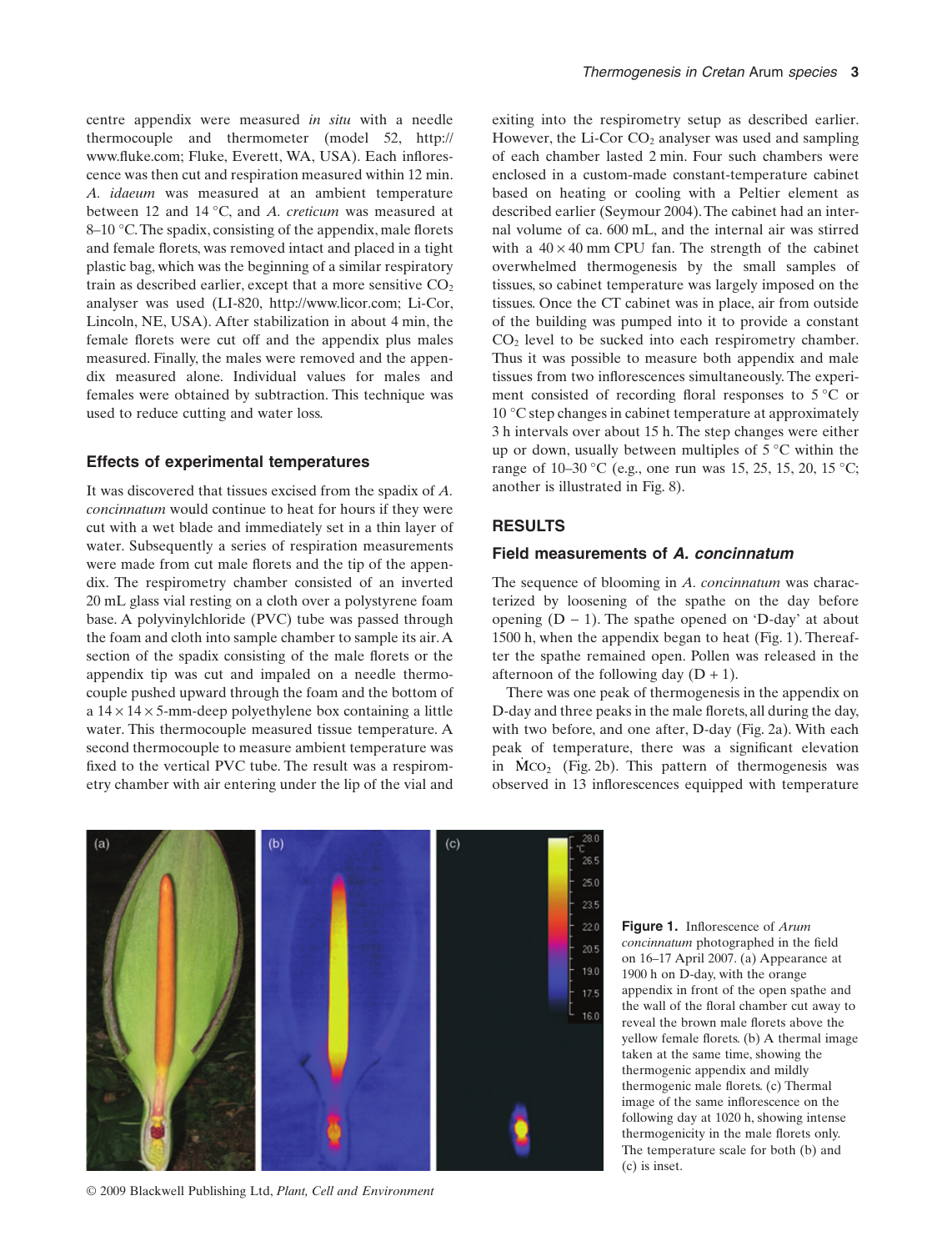

**Figure 2.** Example of the pattern of thermogenesis in an intact, shaded inflorescence of *Arum concinnatum* in the field. (a) Temperatures of central appendix, male florets and air in the respirometry hood, outside of the spathe. (b) Rate of  $CO<sub>2</sub>$  production by entire inflorescence. Appendix mass = 11.28 g, male florets  $= 0.43$  g. Shading indicates night-time.

loggers in the open air and two involved with whole inflorescence respirometry.To separate respiration of the appendix from the male florets, the spathe was removed in seven inflorescences, but the pattern of thermogenesis was not affected (Fig. 3). However in all of these cases, the plant was instrumented on D-day, so the early male thermogenesis was not recorded.

Because of the clear, monophasic response of the appendix, it was possible to measure its characteristics precisely (Table 1). There were no significant differences in the timing and maximum temperature reached by the appendix for the methods with and without respirometry, so the data were combined. Peak appendix heating occurred at 1740 h, well before sunset (about 2000 h), but continued into the night (Table 1, Figs 2 & 3). Respiration by the male florets was more continuous, but there were three waves on consecutive days  $(D - 1, D, D + 1)$ . On  $D - 1$ , the male florets warmed a little in the morning (Fig. 2), whereas on D and  $D + 1$ , there were larger episodes that lasted throughout the day (Figs 2 and 3). The first episode occurred when the spathe was closed, the second when the spathe was opening and insects were attracted, and the third when pollen was being shed and the insects were leaving the inflorescence. It is also noteworthy that the male florets remained approximately  $5-10$  °C warmer than the air during the night of insect captivity in the floral chamber.

Maximum appendix respiration was  $2.29 \mu \text{mol s}^{-1}$ , equivalent to 1.07 W, whereas the maximum male floret heat production was 0.16 W (Table 1). On a mass-specific basis, however, the maximum respiration of the male florets was over five times higher than that of the appendix.

The appendix temperature rose to between 28 and 37 °C in 20 open and hooded inflorescences at ambient temperatures between 17 and 33 °C (Fig. 4). There was a weak, but significant correlation, according to the linear regression equation,  $T_{app} = 0.335 T_a + 25.8 (R^2 = 0.28; P = 0.017)$ . However, there were no apparent correlations between  $\dot{M}CO_2$  and either  $T_a$  or  $T_{\text{max}} - T_a$ , mainly because of limited *T*<sup>a</sup> range in the seven inflorescences in which appendix respiration was measured. There was also no significant effect of appendix mass on  $\dot{M}CO_2$ , but a slight tendency for  $T_{\text{max}} - T_{\text{a}}$  to increase with mass (regression  $R^2 = 0.192$ ;  $n = 20$ ;  $P > 0.05$ ).

Field data for the appendix and male florets were extracted to correlate tissue temperature ( $T_{\text{apo}}$  and  $T_{\text{mf}}$ ) and MCO<sub>2</sub>. Because the appendix was strongly thermogenic over a limited time, data were taken over a 6 h period of significant heating (from 1400 h on D-day); data for male florets were taken over a 24 h period (from 1800 h on D-day). Appendix  $\dot{M}CO_2$  ( $\mu$ mol s<sup>-1</sup>) increased exponentially according to the equation:  $\dot{M}CO_2 = 0.022e^{0.136T_{app}}$  $(R^2 = 0.74)$  (Fig. 5). The  $Q_{10}$  of this relationship was 3.9. Respiration by the male florets also increased with tissue temperature according to the equation:  $\text{MCO}_2 = 0.062 \text{e}^{0.056 \text{T}_{\text{mf}}}$  ( $R^2 = 0.61$ ) (Fig. 6). The Q<sub>10</sub> was 1.8.

#### **Thermogenesis in** *A. creticum* **and** *A. idaeum*

Seven attempts were made to log appendix and either male floret or floral chamber temperatures in shaded inflorescences in the field, but high winds and goats dislodged the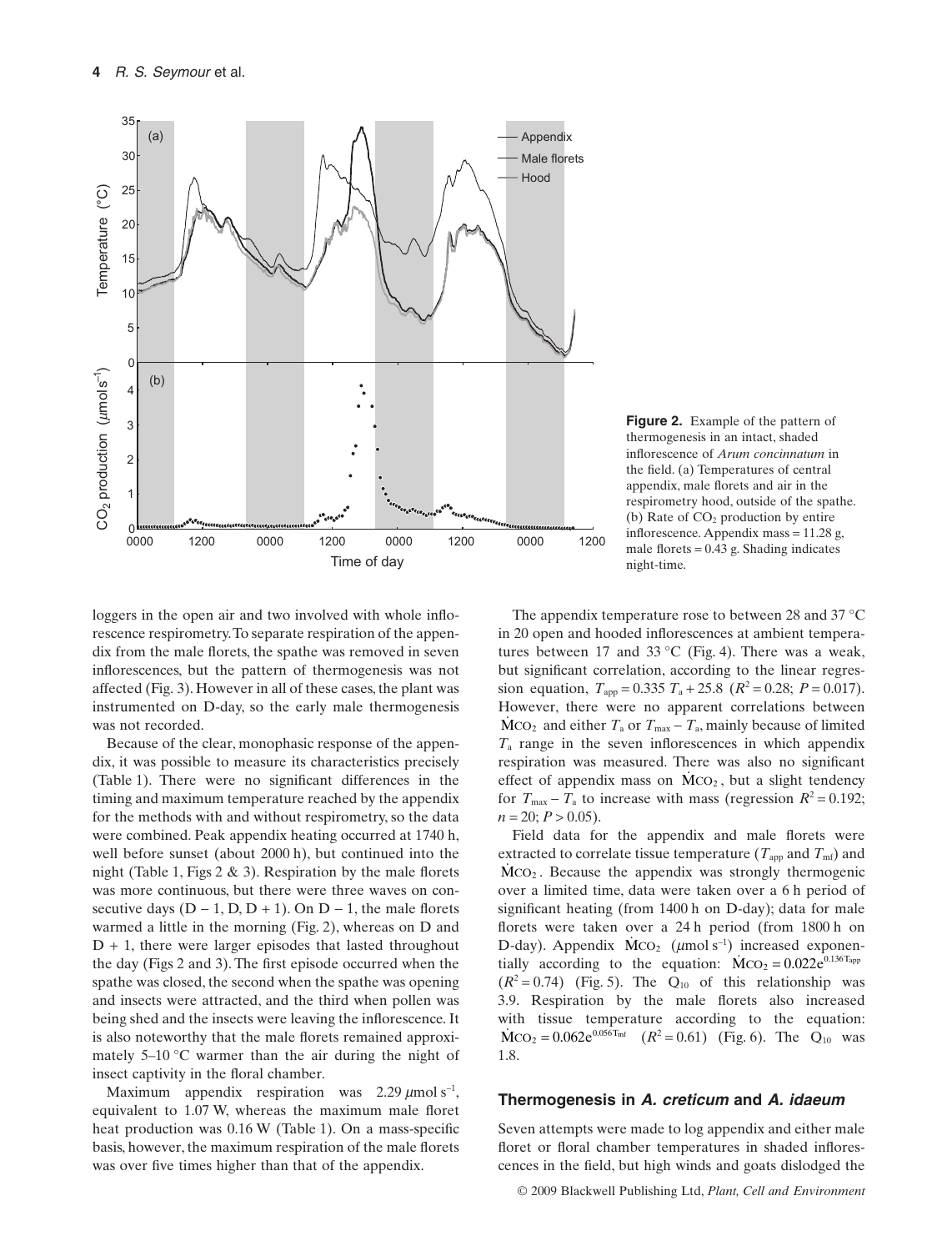

**Figure 3.** Example of the pattern of thermogenesis in a shaded inflorescence of *Arum concinnatum* without a spathe. (a) Temperatures of central appendix, male florets and air in the respirometry hood. (b) Rate of  $CO<sub>2</sub>$  production by the appendix and male florets in the floral chamber. Appendix = 19.11 g; male florets  $= 0.43$  g. Shading indicates night-time.

thermistors and sun shades. However, one record of four from *A. creticum* showed the appendix warming between approximately 1430 and 1630 h on the day before, and the day of, spathe opening, but not afterward (Fig. 7). The maximum temperature elevation was 7.7 °C at 1550 h on the second day. None of the three records from *A. ideum* showed temperature elevations that could be definitely associated with thermogenesis rather than solar radiation. Nevertheless, spot measurements of temperatures with needle thermocouples demonstrated thermogenesis in both species, and these were confirmed by spot respirometry

(Table 2). Temperature elevations were small, but the male florets were warmer than the appendix, and this was reflected in a higher respiration rate by the male florets.The appendix had lower thermogenesis, and the female florets had a negligible effect. There was no relationship between respiration rate and temperature elevation measured just before cutting in either male florets or appendix in either species. The temperature elevation may have been affected by solar radiation, wind and, in the case of most *A. creticum*, misting rain. However, the respiration rates are felt to represent the condition in the field at the time, as lab

|                                  |                                           | Appendix |       | Male florets     |       |       |                  |
|----------------------------------|-------------------------------------------|----------|-------|------------------|-------|-------|------------------|
| Variable                         | Units                                     | Mean     | CI    | $\boldsymbol{n}$ | Mean  | CI    | $\boldsymbol{n}$ |
| Time of onset                    | Hours                                     | 1435h    | 0:15  | 21               |       |       |                  |
| Time at $T_{\text{max}}$         | Hours                                     | 1740h    | 0:17  | 22               |       |       |                  |
| Time of finish                   | Hours                                     | 2129h    | 0:26  | 21               |       |       |                  |
| Temp. maximum $(T_{\text{max}})$ | $^{\circ}C$                               | 33.2     | 1.0   | 21               | 26.2  | 0.9   | 21               |
| Ambient temp. $(T_a)$            | $\rm ^{\circ}C$                           | 22.1     | 1.6   | 21               | 21.4  | 0.8   | 21               |
| $T_{\rm max} - T_{\rm a}$        | $^{\circ}C$                               | 10.9     | 1.4   | 20               | 4.8   | 0.7   | 21               |
| Whole mass                       | g                                         | 14.48    | 1.58  | 23               | 0.40  | 0.03  | 22               |
| Thermal tissue                   | g                                         | 13.75    | 1.51  | 16               | 0.36  | 0.03  | 23               |
| Mco <sub>2</sub>                 | $\mu$ mol s <sup>-1</sup>                 | 2.294    | 0.602 | 7                | 0.334 | 0.067 | 7                |
| $MCO2/whole$ mass                | $\mu$ mol s <sup>-1</sup> g <sup>-1</sup> | 0.169    | 0.058 | 7                | 0.846 | 0.153 | 7                |
| Mco,/thermal tissue              | $\mu$ mol s <sup>-1</sup> g <sup>-1</sup> | 0.175    | 0.059 | 7                | 0.918 | 0.172 | 7                |

Time of peak appendix temperature is accurate to 2 min; those of the onset and finish are estimated from the bottoms of the steep portions of the respiration curves. Whole mass includes the central pith of the spadix; mass of thermal tissue does not. Respiration attributed to the male florets includes a negligible contribution from the female florets and floral chamber walls. Statistics are means and 95% confidence intervals (CIs).

© 2009 Blackwell Publishing Ltd, *Plant, Cell and Environment*

**Table 1.** Data summary for appendix and male floret tissue in *Arum concinnatum* in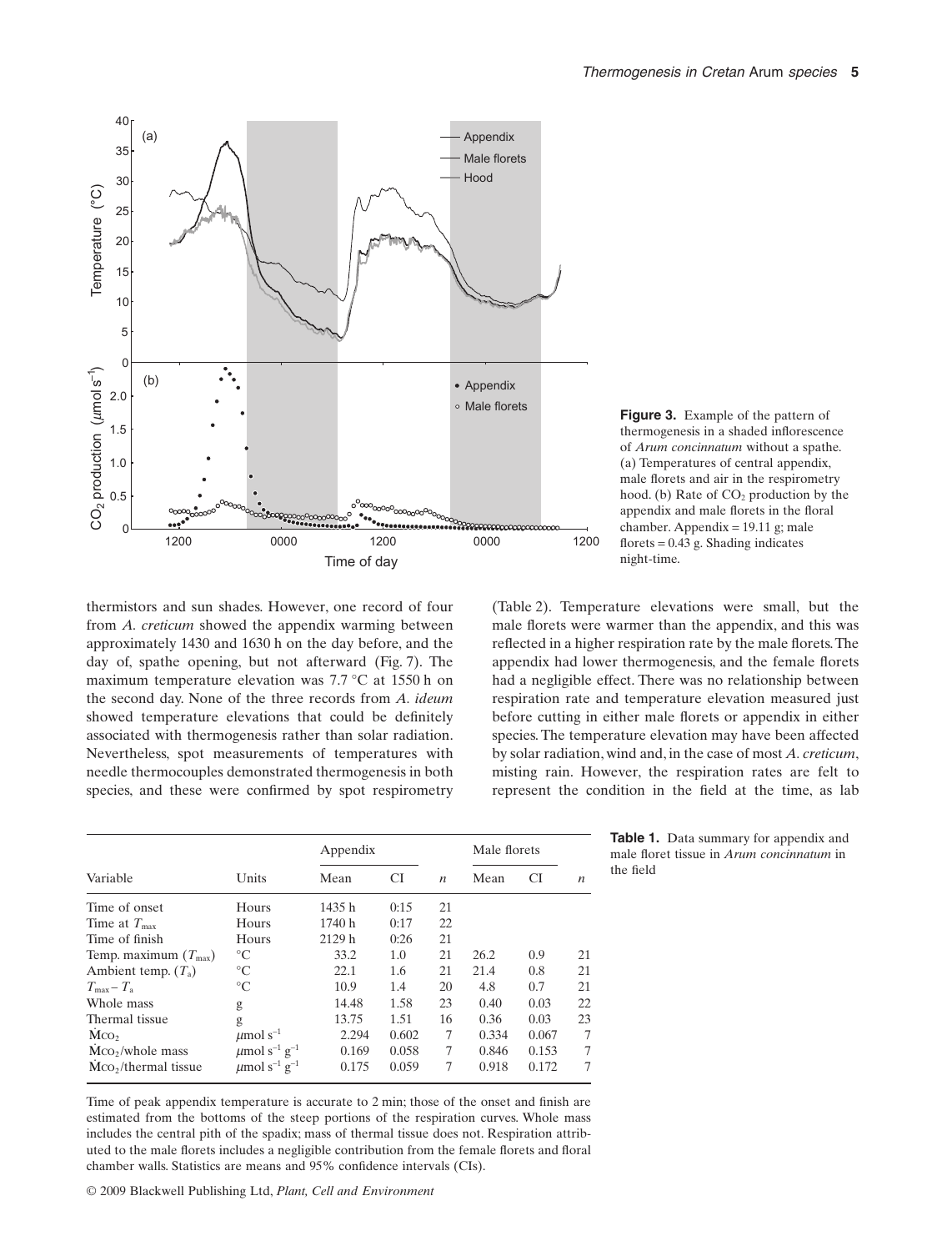

**Figure 4.** Relationship between peak temperature of the appendix and ambient air temperature in *Arum concinnatum* in the field. The equation for the regression line is  $T_{app} = 0.33$  $T_a + 25.8$  ( $R^2 = 0.28$ ). The diagonal line is isothermal.

measurements from other species indicate that there is little change in a few minutes after cutting.

## **Effects of experimental temperatures**

Experiments on cut tissues subjected to step changes in temperature were run on inflorescences cut either in the morning (10 runs started between 0820 and 0930 h and lasting 13–15 h) or evening (four runs started between 2045 and 2230 h and lasting 11–15 h) of D-day, in order to encompass the most thermogenic periods of the appendix or male florets, respectively. The mass of 14 samples was  $0.35 \text{ g}$  ( $\pm 0.07$  confidence interval) for male florets and 1.25 g  $(\pm 0.20)$  for appendix tissue. These small sizes caused tissue temperature to follow chamber temperature, and independent temperature regulation was not possible.

If the thermoregulatory mechanism is present in the tissue, the response to a step change is a quick deviation in



**Figure 5.** Relationship between respiration rate and tissue temperature of the appendix of *Arum concinnatum* during 6 h of the main thermogenic period (1400–2000 h). Symbols indicate seven individual inflorescences.



**Figure 6.** Relationship between respiration rate and tissue temperature of male florets in the floral chamber of *Arum concinnatum* during 24 h of the main thermogenic period. Symbols indicate five individual inflorescences.

respiration in the direction of the change (i.e. a drop in temperature results in drop in respiration, and vice versa), followed by a slower reversal (i.e. after the quick change in one direction, respiration begins to move in the opposite direction, eventually to a greater extent). These phases represent the immediate van 't Hoff  $(Q_{10})$  effect on reaction rates, followed by a biochemically regulated activation or inhibition of respiration – the thermoregulatory response. However, the present results showed no consistent effects of temperature on respiration (e.g. Fig. 8). The tissues were responsive to step changes in tissue temperature, often with an immediate change in respiration rate, but not necessarily in a predictable direction.The initial response to an increase in temperature could be the expected increase, but it could also decrease, and vice versa.After the initial adjustment in respiration rate, subsequent reversals occurred in some cases, but not all. For appendix tissue, the pattern of respiration in field inflorescences was apparent under all experimental conditions, peaking at approximately 1600–1800 h regardless of the imposed temperature (Fig. 8). There were also no replicable effects measured with male florets. Of the 46 cases of step temperature changes in male floret and appendix tissue of 14 inflorescences, 24 (52%) were consistent with temperature regulation in male florets and 21 (46%) were consistent in appendix tissue. It is concluded that the mechanism for temperature regulation was not apparent in these experiments.

## **DISCUSSION**

#### **Timing and intensity of thermogenesis**

The pattern of thermogenesis in *A. concinnatum* was consistent in every specimen studied in the field. There was a major heating of the appendix, coinciding with spathe opening in the afternoon of D-day and peaking about 2.5 h before sunset, coupled with three daytime elevations in respiration by the male florets on successive days (Figs 1–3). We are much less certain about the temporal pattern in *A. creticum* and *A. idaeum*, because the data were limited to

© 2009 Blackwell Publishing Ltd, *Plant, Cell and Environment*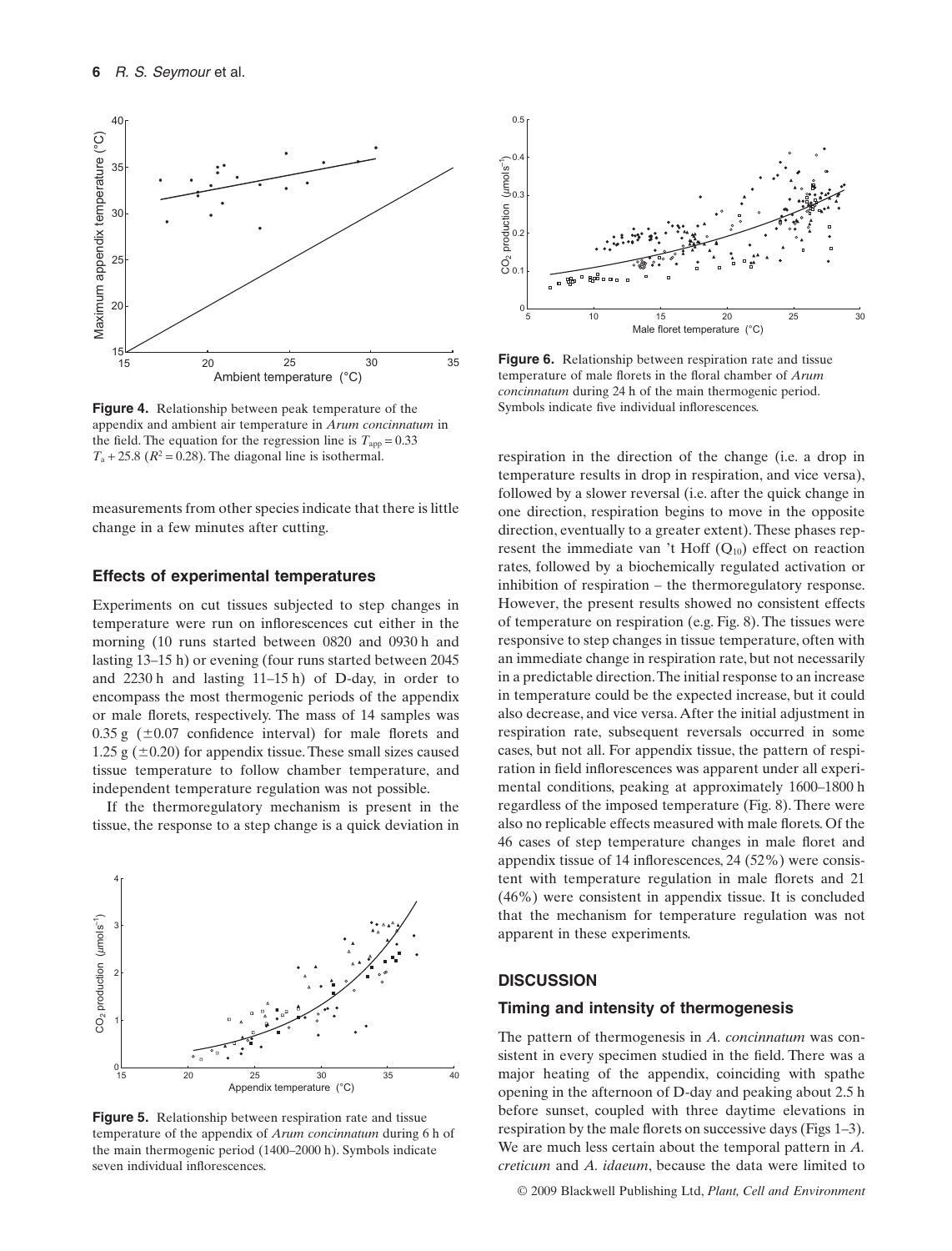

**Figure 7.** Record of appendix and ambient air temperatures of a shaded inflorescence of *A. creticum* in the field

spot measurements, but one continuous record for *A. creticum* (Fig. 7) and six spot measurements showed that the appendix heated in the afternoon during the pistillate stage. These patterns are generally consistent with data from *A. maculatum* (Bermadinger-Stabentheiner & Stabentheiner 1995) and *A. italicum* (Albre *et al.* 2003). Diaz & Kite (2006) did not mention thermogenicity in *A. idaeum* and *A. creticum*.

The metabolic intensity of *A. concinnatum* was considerably higher than either *A. idaeum* or *A. creticum*, not only because of its larger dimensions, but also on a mass-specific basis (Table 2). Even when corrected to a common

temperature with an assumed Q10 = 2, the rate of *A. concinnatum* male florets was 2.2 times that of *A. idaeum* and 4.5 times that of *A. creticum*. These data were taken from spot measurements and do not represent maximum thermogenesis, however. Maximum rates taken from continuous records of *A. concinnatum* are even higher.

Respiration of *A. concinnatum* appendix peaked at 0.17  $\mu$ mol s<sup>-1</sup> g<sup>-1</sup> (Table 1), which is considerably lower than the mean value of 0.49  $\mu$ mol s<sup>-1</sup> g<sup>-1</sup> for *in vitro* appendix tissue in *A. maculatum* (Lance 1972). The difference is not caused by the different tissue temperatures of measurement, because Lance used 20 °C, and the present



**Figure 8.** Example results of experimental manipulation of tissue temperature in *Arum concinnatum*. (a) Temperatures of appendix, male spadix and air. (b) Mass-specific rates of  $CO<sub>2</sub>$ production for the appendix and male florets. Shading indicates night-time.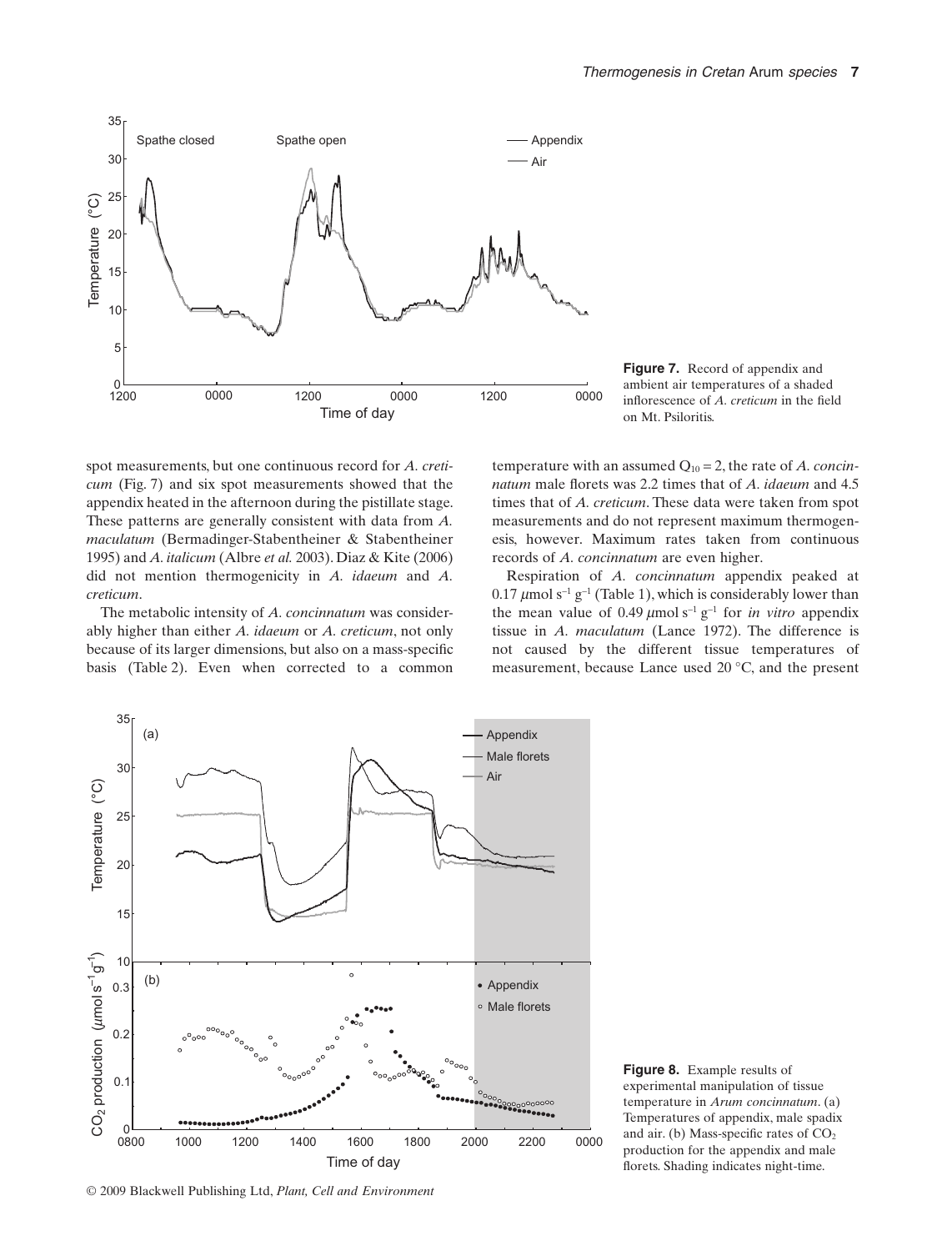|                  |                                            |                               | A. idaeum             |      |                       |           | A. creticum             |           |                       |           | A. concinnatum |           |                  |
|------------------|--------------------------------------------|-------------------------------|-----------------------|------|-----------------------|-----------|-------------------------|-----------|-----------------------|-----------|----------------|-----------|------------------|
|                  |                                            |                               | Female phase<br>$n=7$ |      | Male phase<br>$n = 6$ |           | Female phase<br>$n = 6$ |           | Male phase<br>$n = 6$ |           | Female phase   |           |                  |
|                  |                                            |                               | Mean                  | CI   | Mean                  | <b>CI</b> | Mean                    | <b>CI</b> | Mean                  | <b>CI</b> | Mean           | <b>CI</b> | $\boldsymbol{n}$ |
| Temp.            | $T_{\rm ambient}$                          | $\rm ^{\circ}C$               | 10.6                  | 0.6  | 13.9                  | 0.9       | 9.1                     | 1.6       | 6.4                   | 0.4       | 22.1           | 1.6       | 21               |
|                  | $T_{\rm male}$                             | $^{\circ}C$                   | 15.4                  | 1.3  | 16.9                  | 1.4       | 12.5                    | 1.9       | 7.9                   | 0.8       | 26.2           | 0.9       | 20               |
|                  | $T_{\rm appendix}$                         | $\rm ^{\circ}C$               | 13.1                  | 0.6  | 15.8                  | 0.6       | 9.8                     | 1.3       | 7.4                   | 0.7       | 21.9           | 0.7       | 9                |
|                  | $T_{\text{male}} - T_{\text{ambient}}$     | $\rm ^{\circ}C$               | 4.7                   | 1.3  | 3.1                   | 1.7       | 3.4                     | 0.8       | 1.5                   | 0.6       | 4.9            | 0.7       | 20               |
|                  | $T_{\text{appendix}} - T_{\text{ambient}}$ | $\rm ^{\circ}C$               | 2.5                   | 0.7  | 2.0                   | 0.9       | 0.7                     | 0.6       | 1.0                   | 0.3       | 0.5            | 0.6       | 9                |
| Mass             | Whole spadix                               | g                             | 2.80                  | 0.87 | 2.07                  | 0.41      | 3.05                    | 1.09      | 3.09                  | 0.87      | 16.07          | 1.69      | 23               |
|                  | Appendix                                   | g                             | 1.22                  | 0.42 | 0.81                  | 0.16      | 1.88                    | 0.77      | 1.77                  | 0.46      | 14.48          | 1.58      | 23               |
|                  | Female spadix                              | g                             | 1.21                  | 0.41 | 0.99                  | 0.29      | 0.43                    | 0.14      | 0.67                  | 0.25      | 1.17           | 0.11      | 23               |
|                  | Male spadix                                | g                             | 0.38                  | 0.10 | 0.27                  | 0.08      | 0.82                    | 0.19      | 0.66                  | 0.24      | 0.41           | 0.03      | 23               |
|                  | Male florets                               | g                             | 0.20                  | 0.05 | 0.14                  | 0.05      | 0.57                    | 0.12      | 0.36                  | 0.12      | 0.36           | 0.03      | 23               |
| Mco <sub>2</sub> | Whole spadix                               | nmol $s^{-1}$                 | 33.7                  | 11.4 | 20.2                  | 6.5       | 36.8                    | 9.0       | 9.5                   | 2.1       | 368            | 117       | 9                |
|                  | Appendix                                   | nmol $s^{-1}$                 | 9.0                   | 3.5  |                       |           | 15.7                    | 6.0       |                       |           | 215            | 123       | 7                |
|                  | Female spadix                              | nmol $s^{-1}$                 | 4.7                   | 2.9  |                       |           | 1.6                     | 2.2       |                       |           |                |           |                  |
|                  | Male spadix                                | nmol $s^{-1}$                 | 20.0                  | 7.0  |                       |           | 19.5                    | 4.7       |                       |           | $164*$         | 64        | 7                |
| $\rm MCO_2$      | Appendix                                   | nmol $s^{-1}$ $g^{-1}$        | 7.3                   | 1.0  |                       |           | 8.8                     | 1.3       |                       |           | 17             | 10        | 7                |
|                  | Male florets                               | nmol s <sup>-1</sup> $g^{-1}$ | 95.0                  | 18.4 |                       |           | 37.3                    | 16.0      |                       |           | 435*           | 180       | 7                |

**Table 2.** Data from spot measurements of temperatures and respiration rates of three species of *Arum* on Crete

Data for *A. idaeum* and *A. creticum* are spot measurements between 1200 and 1430 h, and between 1500 and 1700 h, respectively. Data for *A. concinnatum* were extracted from continuous recordings at 1300 h for comparison with other two species. Numbers with asterisk (\*) are measurements that include small contributions from the female spadix and floral chamber. Statistics are means and 95% confidence intervals (CIs).

mean temperature was 33.2 °C (Table 1). Perhaps the massspecific respiration in *A. maculatum* is higher, because the appendix is smaller, yet it achieves a similar maximum temperature elevation (Bermadinger-Stabentheiner & Stabentheiner 1995). The male florets of intact *A. concinnatum* peaked at 0.92  $\mu$ mol s<sup>-1</sup> g<sup>-1</sup>, one of the highest rates of respiration known among plants (Table 1). For some reason, this is considerably higher than 0.04  $\mu$ mol s<sup>-1</sup> g<sup>-1</sup> measured *in vitro* in *A. maculatum* (Lance 1972), but similar to the  $0.82 \mu$ mol s<sup>-1</sup> g<sup>-1</sup> for male florets of *Helicodiceros muscivorus* (Seymour *et al.* 2003a).

#### **Lack of temperature regulation**

Temperature regulation in thermogenic plants is the characteristic that floral temperature is somewhat independent of ambient temperature. As ambient temperature decreases, floral temperature does not decrease as much, because the rate of heat production increases, partially offsetting higher rates of heat loss.Temperature regulation has three unique features that can be measured to assess its presence and effectiveness. Firstly, the difference between floral and ambient temperature increases at lower ambient temperatures. Secondly, rates of heat production (measured by respiration rate) increase at lower ambient temperatures.Thirdly, because floral tissue temperatures decrease to some extent at lower ambient temperature, respiration is inversely related to floral temperature.The latter characteristic is unusual in physiological systems, because normally the van 't Hoff effect causes respiration to change with tissue temperature with a  $Q_{10}$  of about 2. However, the  $Q_{10}$ is less than 1 in thermoregulating flowers that increase respiration at lower temperatures.

The data from field *A. concinnatum* satisfy only one of the criteria, and that only partially. Although there is some independence of peak appendix temperature from air temperature (Fig. 4), there was no stability of appendix temperature or independence from ambient temperature during the entire thermogenic episode (Figs  $2 \& 3$ ). Moreover, the independence of peak temperature apparent in Fig. 4 is weak; the slope of the relationship ( $b = 0.33$ ) is rather poor in the range of 1.0 (no regulation) to 0 (perfect independence). By comparison, the slope is 0.09 in skunk cabbage,*S. foetidus* (Seymour 2004), 0.17 in the sacred lotus, *N. nucifera* (Seymour & Schultze-Motel 1998) and 0.18 in the arum lily, *P. selloum* (Nagy *et al.* 1972). There is also no conclusive evidence that respiration increases at lower tissue temperatures in either the appendix (Fig. 5) or male florets (Fig. 6). The Q10 values are 3.9 and 1.8, respectively, not less than 1. Although there was often a progressive increase in the temperature difference between male florets and the air during the night (Figs  $2 \& 3$ ), indicating that heat production was increasing at lower temperatures, this pattern is apparently 'hard-wired' into the flowering sequence and not true regulation. A similar pattern is evident in inflorescences of the 'pseudo-thermoregulatory' dead horse arum, *Helicodiceros muscivorus* (Seymour *et al.* 2003a).

True thermal regulation can be demonstrated by experimental manipulation of environmental and tissue temperatures, for example in *P. selloum* (Nagy *et al.* 1972),

© 2009 Blackwell Publishing Ltd, *Plant, Cell and Environment*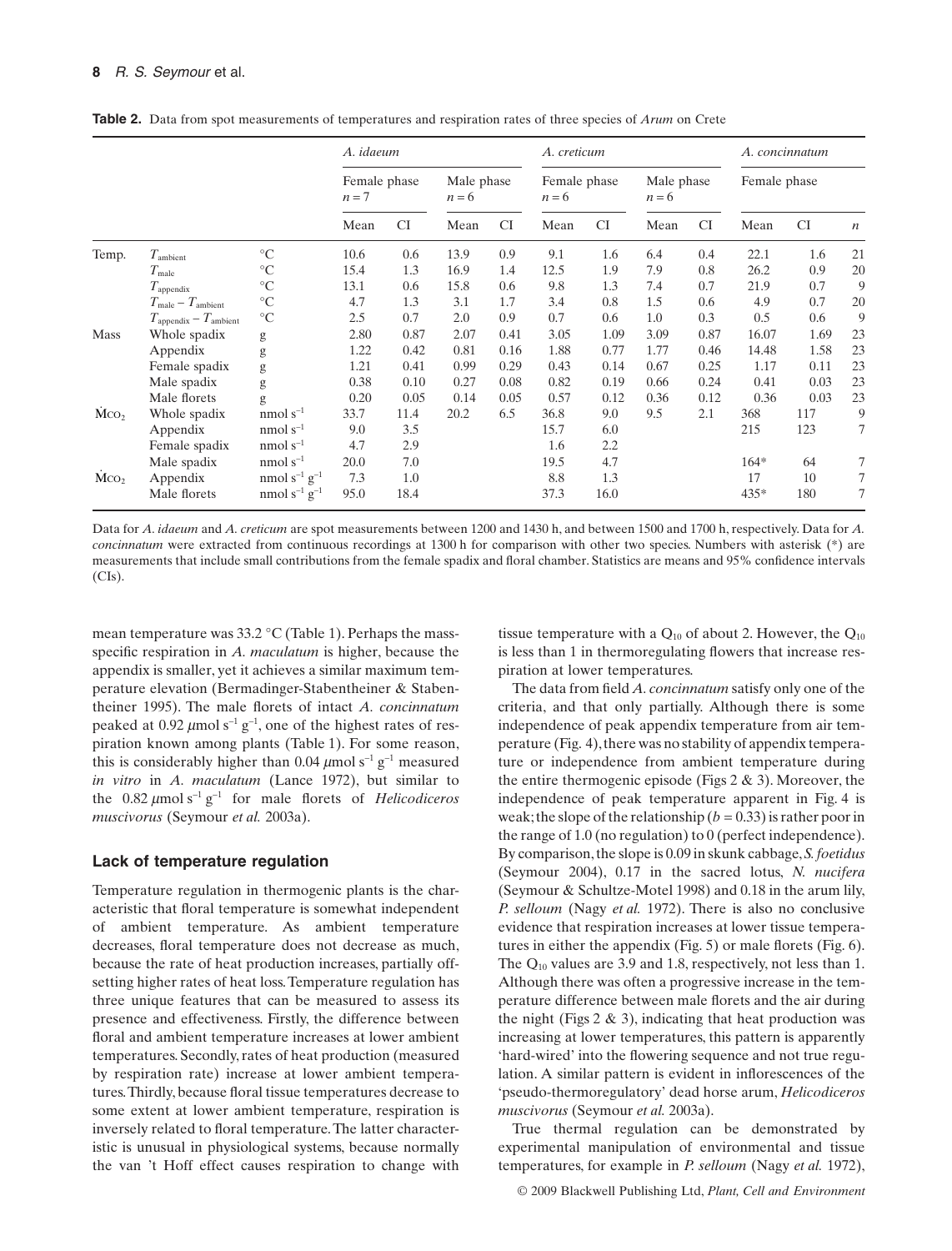*S. foetidus* (Seymour 2004), *N. nucifera* (Seymour, Schultze-Motel & Lamprecht 1998) and *Victoria amazonica* (Seymour & Matthews 2006). Recently, the mechanism has been shown to be present, although somewhat sluggish, in the Neotropical arum lily, *Philodendron melinonii*, by exposure of tissue samples to step changes in temperature (Seymour & Gibernau 2008). It is strongly present in Asian skunk cabbage, *Symplocarpus renifolius*, studied with the same technique (Seymour & Ito, unpublished results). However, despite 46 attempts to demonstrate this response in *A. concinnatum* with the same technique, there were no consistent results (e.g. Fig. 6).We do not know what caused the seemingly random changes in respiration and must conclude that there is no thermoregulatory ability or it is simply overwhelmed by some factor other than temperature.

Failure to find physiological thermoregulation in *A. concinnatum* does not undermine the proposed biochemically based regulatory mechanism developed from experiments with *A. maculatum* mitochondria (Wagner *et al.* 2008). The mechanism may be inherent in all Araceae, if not all thermogenic flowers, but only fully functional in some species. It would be interesting to look for evidence of reversible temperature regulation in *A. maculatum* inflorescences in the field and under experimental manipulations.

#### **Ecological implications**

The differences in metabolic intensity between the three Cretan species may be related to the interplay between: (1) the flowering environments; (2) the physics of heat flow; (3) the size of the inflorescences; and (4) the behaviour of the insect pollinators. *A. idaeum* and *A. creticum* have small inflorescences and bloom at high altitudes where the ambient temperatures are low and winds are high, whereas *A. concinnatum* has one of the largest inflorescences of the genus and blooms at low altitudes, at higher ambient temperatures and less windy conditions (Table 2).The temperatures maintained by thermogenic flowers depend on the balance between rates of heat production and heat loss (Seymour 2001; Gibernau *et al.* 2005). Heat loss is enhanced if the inflorescences are small, exposed to low ambient temperature or in wind. Thus, in the alpine environments of *A. idaeum* and *A. creticum*, it would require large amounts of heat to increase inflorescence temperature appreciably. Therefore, it is reasonable to hypothesize that prohibitively high energy requirements may have selected against thermogenesis in these species and in turn may have reduced inflorescence size. Conversely, the lowland environments of *A. concinnatum* make it easier for the inflorescence to raise its temperature significantly so may have favoured thermogenesis.

There are two roles of thermogenesis that bear on this hypothesis. Thermogenesis is certainly involved in the volatilization of floral scents (Fægri & van der Pijl 1979; Meeuse & Raskin 1988). Not only does warming increase the vapour pressure of scent compounds, but the heated air is less dense and carries the scent away by free convection (Barthlott *et al.* 2009). Thermogenesis is also associated with an energy reward to insect visitors, by increasing their activities during their residence (Búrquez, Sarukhán & Pedroza 1987; Seymour,White & Gibernau 2003b). Both of these roles may be important in interpreting the responses of the plants. Firstly, in open pastures and treeless slopes at altitude, convective dispersion of scent would not seem to be a problem for *A. idaeum* and *A. creticum*, but it might be valuable to *A. concinnatum* that grows preferentially in protected locations, among trees, shrubs and rocky outcrops. Secondly, the pollination systems differ in terms of timing and insect interactions. Inflorescences of *A. creticum* remain open and look fresh for several days, and attract mainly bees and beetles that are not trapped by them, because the spadix lacks the 'occlusion hairs' that prevent escape in other *Arum* species (Drummond & Hammond 1993; Diaz & Kite 2006). Diaz & Kite (2006) propose that *A. creticum* is the only food-reward plant among the 28 species of *Arum*. In contrast, *A. concinnatum* is a typical saprophilous trap inflorescence, which has occlusion hairs that retain insects for approximately 24 h and offers no food energy reward (Gibernau *et al.* 2004). Insects trapped in the chamber would benefit from the intense thermogenesis by the male florets, which continues throughout the period of entrapment (Figs  $2 \& 3$ ) and warms the floral chamber a few degrees (Albre *et al.* 2003).

It is becoming more apparent that thermogenesis by the male florets is not a by-product of pollen production in thermogenic flowers, because heating occurs in more than one episode over 2 d prior to pollen release in some *Arum* species (Gibernau et al. 2004). Also, the anthers of the parasitic *Hydnora* sp. produce copious pollen without significant respiration, whereas the scent-producing osmophore tissue is thermogenic (Seymour, Maass & Bolin 2009). Therefore the intense thermogenesis by the male florets has some other significance, and warming the insects is a reasonable hypothesis.

## **ACKNOWLEDGMENTS**

This study was supported by the Australian Research Council (DP 0771854). We appreciate the field assistance of Michail Bariotakis, Ingolf Lamprecht, Phil Matthews, Robin Seymour and Craig White.

## **REFERENCES**

- Albre J., Quilichini A. & Gibernau M. (2003) Pollination ecology of *Arum italicum* (Araceae) *Botanical Journal of the Linnean Society* **141,** 205–214.
- Barthlott W., Szarzynski J., Vlek P., Lobin W. & Korotkova N. (2009) A torch in the rain forest: thermogenesis of the Titan arum (*Amorphophallus titanum*). *Plant Biology* **11,** 499–505.
- Bermadinger-Stabentheiner E. & Stabentheiner A. (1995) Dynamics of thermogenesis and structure of epidermal tissues in inflorescences of *Arum maculatum*. *New Phytologist* **131,** 41– 50.
- Búrquez A., Sarukhán J. & Pedroza A.L. (1987) Floral biology of a primary rain forest palm, *Astrocaryum mexicanum* Liebm. *Botanical Journal of the Linnean Society* **94,** 407–419.